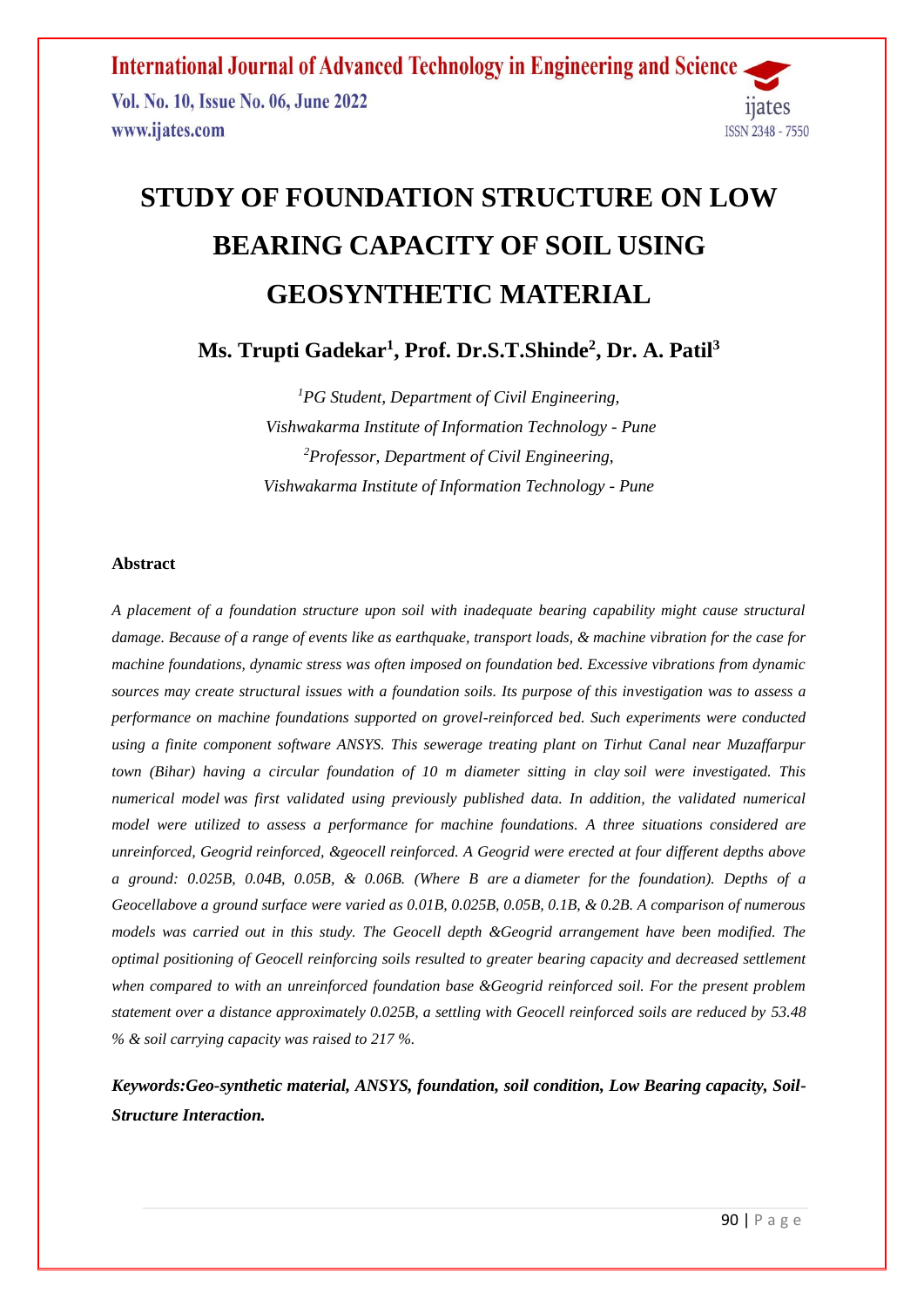# **1. Introduction**

Foundation structure based on loose soil layers may result in structural problems. These loose earth layers cannot support the structural load of the constructions. Therefore, settling and fractures form on the structures, and the buildings eventually collapse. In these loose soil layers, people use deep foundations to build their structures(Jeremic et al., 2004). However, because of the need of deep foundations, the expenses of building buildings might often be higher. As a result, ground improvements are implemented to prevent the aforementioned issues. The most popular way for improving ground is the application of geo synthetics. These geo synthetics are utilized as reinforcing agents in soil strata, increasing a bearing capacity of soil strata(Alhussaini, 2020).

#### Geogrid

Geogrid were geosynthetic material utilized for reinforce soils & other materials. Soil split under stress. Geogrid get a higher tension than soil. This allows them to transmit pressure over a larger area of soils than might be feasible otherwise. An advancement of a process for producing higher modulus polymer materials via tensile drawing with in context of cold working. Such apertures a openings among the neighbouring longitudinal & transverse ribs are big enough so allow allowing soil communications, or strikes over, on one side of a Geogrid to an another(Munawir, 2020).



**Fig.1.1. Geogrid**

#### (Source[: https://5.imimg.com/data5/JU/CR/ZX/SELLER-34984133/biaxial-geogrid-pp-500x500.jpg\)](https://5.imimg.com/data5/JU/CR/ZX/SELLER-34984133/biaxial-geogrid-pp-500x500.jpg)

A geosynthetic material composed of parallel pairs of crossing ribs joined by perforations large enough to enable strike-through for surrounding soils, stones, or another geotechnical materials(Alamshahi& Hataf, 2009).

Hence, Geogrid is matrix-like materials having huge open gaps called apertures that were generally 10 - 100 mm apart between ribs known as longitudinal & transverse, correspondingly. Such ribs themselves may be made of a variety of materials, & a rib crossover connecting or junction-bonding processes can vary. Because Geogrid' principal role is obviously reinforcement, parts inside the chapter were organized not on function but per kind of reinforcement applications. Unidirectional, rather than uniaxial, Geogrid were employed in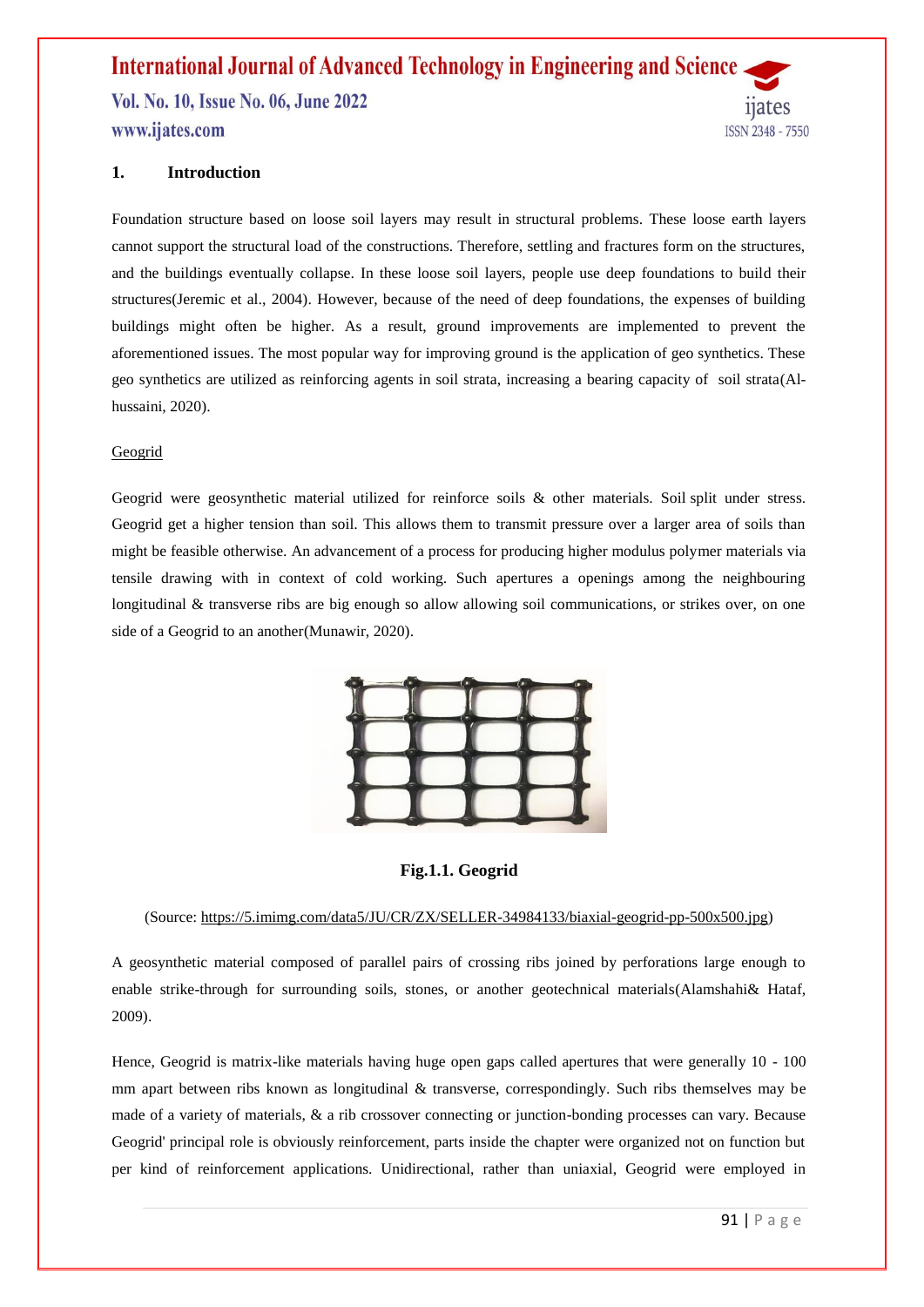applications wherever a direction of a principal loads is known, such as wall & slope. Bidirectional, also biaxial, Geogrid were utilized in applications whereby a applied stress emanate via random directions, such as pavements & foundations(Ahmad & Mahboubi, 2021).

Physical Properties of Geogrid:

Most physical features of Geogrid, such as construction type, rib dimensions, connection types, apertures size, & thickness, may be determined directly & were quite simple. Other features for relevance including mass by unit areas, which ranges between 200 - 1000 g/m2, & percent open space that ranges as 40 - 95 %. Its latter implies that practically all soils would communicate with, or strike-through, a Geogrid planes(Alamshahi& Hataf, 2009).

#### **Geocell**

Geocell are designed for purposes such as protection and stability. They are often utilized to enhance the performance of traditional building materials and erosion-control treatments(Hegde& Sitharam, 2013).



**Fig.1.2. Geocell**

#### (Source: [https://sc04.alicdn.com/kf/Hd1e3374dab8f420dab0ee8dd998dfc05b.jpg\)](https://sc04.alicdn.com/kf/Hd1e3374dab8f420dab0ee8dd998dfc05b.jpg)

In recent past studies H. Venkateswarlu (2018) studied "Numerical Analysis of Machine Foundation on Geocell Reinforced Soil Beds." This study employed numerical computations to evaluate machine foundations on geocell-reinforced beds. Studies utilised PLAXIS 2D finite element software. Resonance frequency varies by reinforcing mechanism. Geocells enhanced soil damping by 163%. The study highlights new applications for geocell in machine foundations. A. Hegde (2015) researched Smooth Clay Bed Reinforce by Bamboo Cell &Geocell. The research evaluates the potential of utilising naturally occurring bamboo to increase soft soil carrying capacity. Laboratory plate loads showed that clay beds reinforced with bamboo cells and grid had 1.3 times the ultimate bearing capacity of clay beds reinforced with geocells and geogrid. Analytical model assumptions matched experimental findings well. This research suggests a low-cost alternative to geocell and Geogrid for soft soil. Kolay (2013) studied "Improvement for Shallow Foundation Bearing Capability on Geogrid Reinforced Silty Clay & Sand." A research attempts to increase silty clay soil carrying capacity by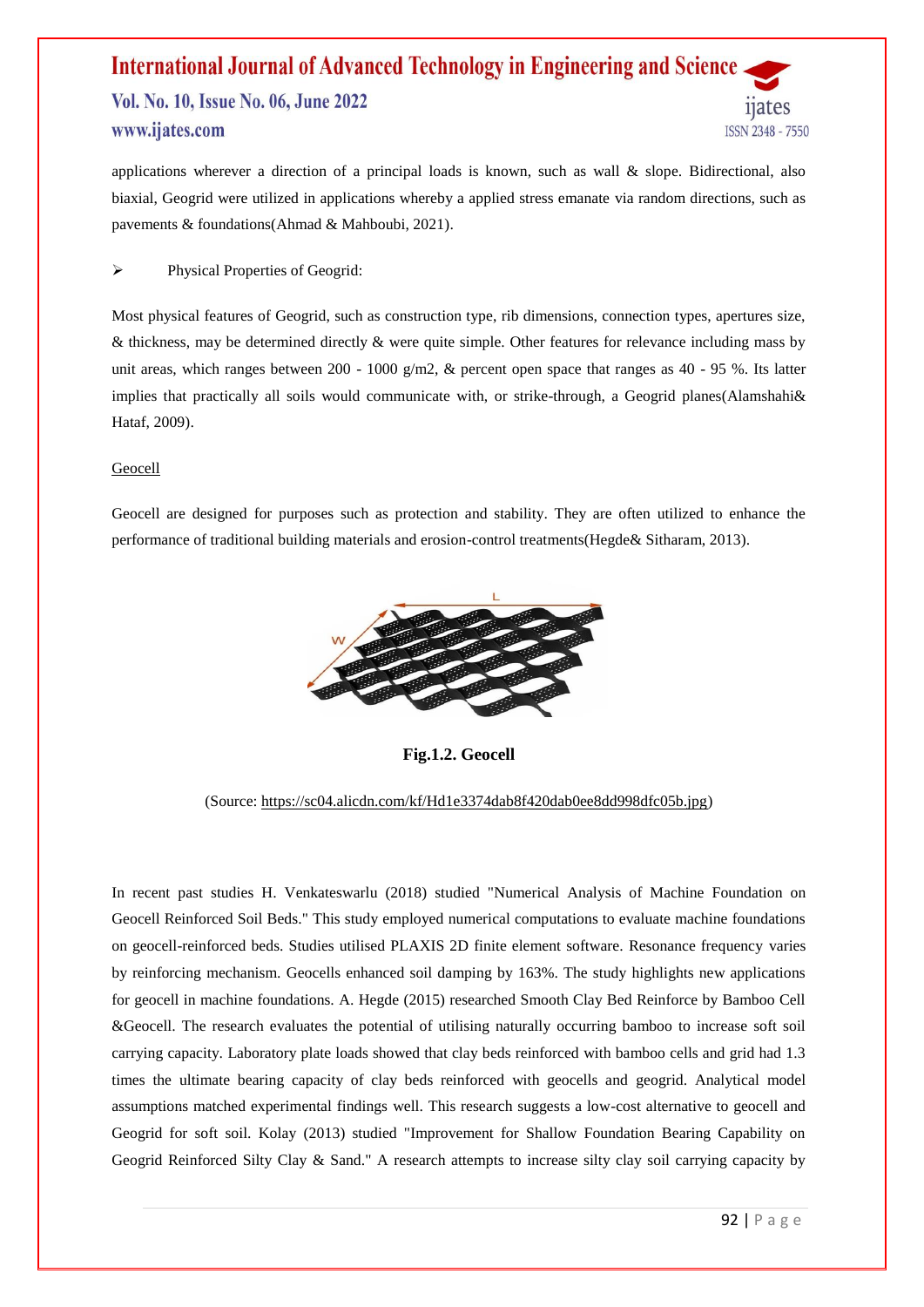# **International Journal of Advanced Technology in Engineering and Science**

Vol. No. 10, Issue No. 06, June 2022 www.ijates.com

adding a thin sand layer and Geogrid at varied depths. Models were used to create the loads against settlement curve for an unreinforced and reinforced soil system with a rectangular foot. The test findings concentrate on silty clay and sand carrying capacity in unreinforced and reinforced non-dimensional soils (BCR). Such study may improve the bearing capacity of shallow foundations and pavements on any soil. A. Hegde did experimental and numerical footing experiments on geocell-reinforced sands and clay (2013). The study presents laboratory test and numerical analysis findings for a square footing on geocell-reinforced sands and clay. Using scale factors, model raft foundation dimensions are calculated. This 3-D geocell piece was computationally reproduced in 2D using the composite model approach (FLAC2D). Experiment and numbers agree. Saeed Alamshahi (2009) studied strip footing on sand slopes using Geogrid and grid-anchor. The study explores the influence of Geogrid inclusions on a rigid strips foundation on a sand slope. Geogrid types, layer count, vertical spacing, and topmost layer depth are used to analyse unreinforced instances. The data were processed to derive qualitative and quantitative bearing capacity and Geogrid parameter correlations. Good agreement between observed and estimated load-settlement results and ideal parameters.

Hussein Ahmad (2020) studied the impact of shear stress on Geogrid-reinforced sand bearing capacity. Analytical studies and experiment testing validate an empirical technique. The study examined the effects of two Geogrid layers, Geogrid embedment depth, layer distance, Geogrid tensile strength, contacting area friction angles, and shear stress distribution at the soil-Geogrid interface. Geogrid length ratios (L/B=5–7) have equal effects on strain value, although short layers have a considerable influence. From the available literature, it is evident that the limited studies have been performed to understand the efficacy of geosynthetics in supporting the foundation. In present study, an attempt has been made to enhance the present knowledge on possible use of geosynthetics in supporting the machine foundation.

# **2. METHODOLOGY**

### **2.1. Problem statement**

The present study looked at a sewerage treatment plant with a circular base 10 m in diameter resting on reinforced soil mass. Harmonic excitation was employed over the foundation bed to approximate the dynamic force induced by machine vibration. An examination are carried out by the help from a finite elements analysis tools ANSYS. It uses a finite element approach to address starting and boundary value problems. The round machine base was thought to be resting on clayey soil. Geogrid and Geocellgeosynthetic reinforcements were used. To do this, three different scenarios were investigated and compared: unreinforced, Geogrid reinforced, and Geocell reinforced. The three separate situations studied in the study are shown schematically in Fig. To alleviate boundary consequences, soil restrictions of 30 meters in length and 15 meters in depth were proposed. The system was described using a medium mesh, as seen in Figure. There were three different scenarios considered: unreinforced, Geogrid reinforced, &Geocell reinforces. A Geogrid are installed at various depths from the ground surface: 0.025B, 0.04B, 0.05B, and 0.06B (where B is the diameter by a foundation). A depth is a Geocell were altered by the ground surfaces from 0.01B, 0.025B, 0.05B, 0.1B, & 0.2B.

*nates* 

ISSN 2348 - 7550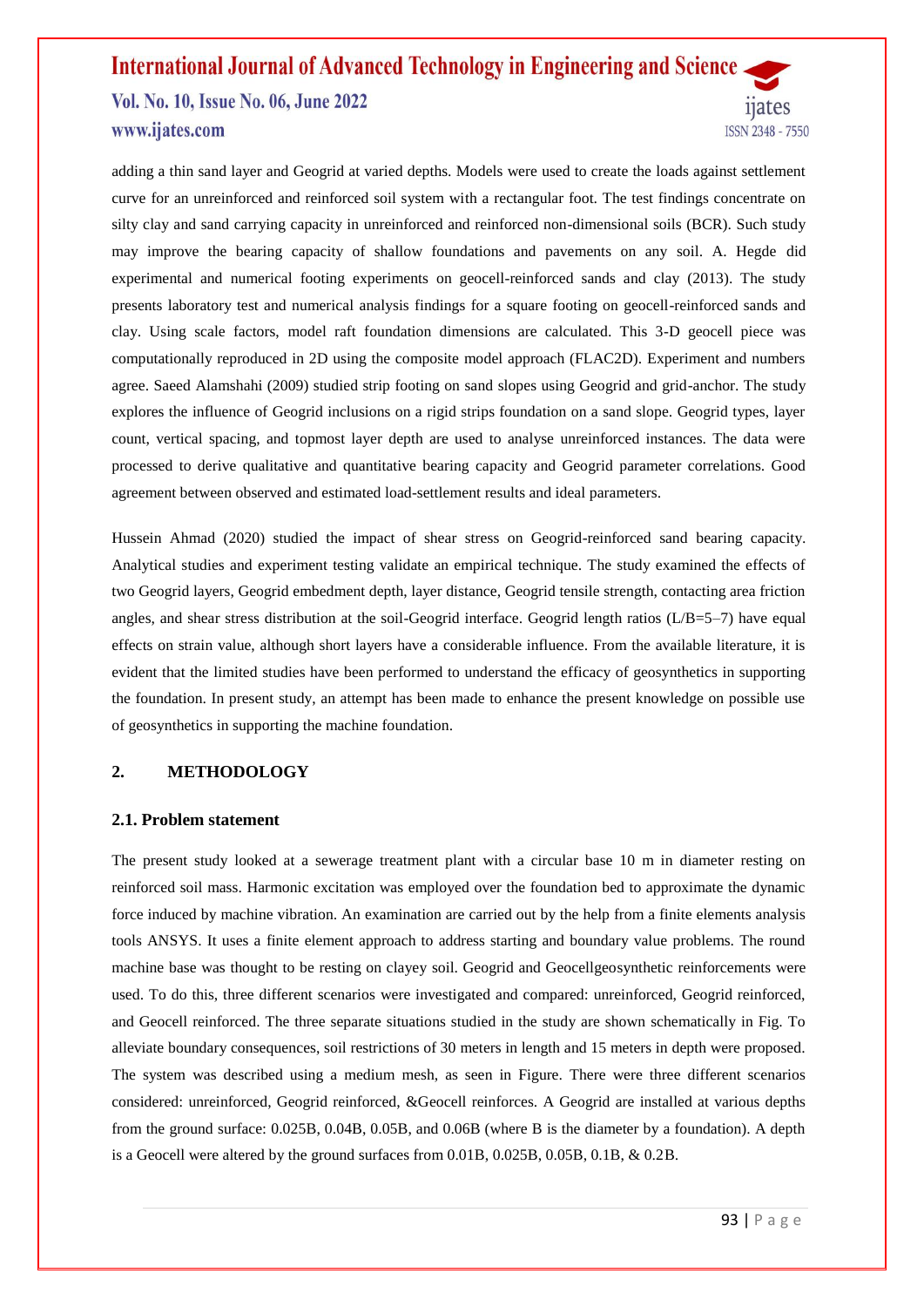An aim of project are to study for Foundation Structure on low bearing capacity of soil using geosynthetic material. Main objectives for research work is to design the unreinforced, Geocell and Geogrid reinforcement foundation bed, to evaluate the improvement in a bearing capacity of soils with Geo grid &Geocell material, for determine a load settlement behavior of unreinforced, Geo cell and Geo grid material.

| Problem statement of the<br>study   |
|-------------------------------------|
| Objectives of the study             |
| Numerical modelling of the<br>study |
| Analysis                            |
| Results                             |

# **Fig.2.1. Methodology Process**

# **Table.3.1. Details of the numerical analysis**

| Sr. No | Type of reinforced<br><b>Base</b> | <b>Placement of reinforcement</b>   |
|--------|-----------------------------------|-------------------------------------|
|        | Unreinforced base                 | -                                   |
|        | Geogrid reinforced                | 0.025B, 0.04B, 0.05B<br>and $0.06B$ |
|        | Geocell reinforced                | 0.01B, 0.025B, 0.05B, 0.1B<br>&0.2B |

# **2.2. Models**

In this study comparison done in between these models







**Fig.2.2. Unreinforced base Fig.2.3. Geogrid reinforced**

**Geocell reinforced**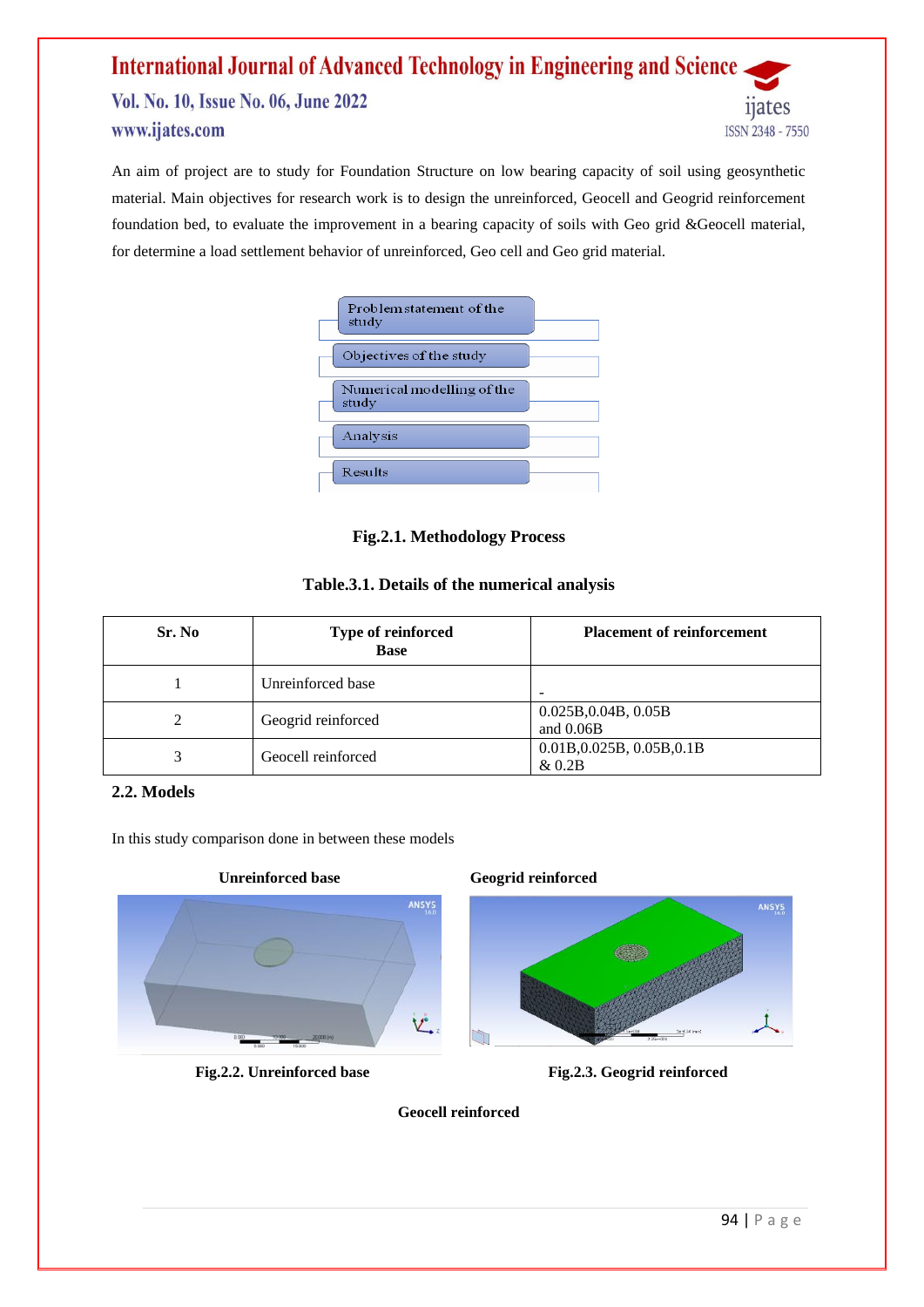# **International Journal of Advanced Technology in Engineering and Science.**

Vol. No. 10, Issue No. 06, June 2022 www.ijates.com





**Fig 2.4: Geocellreinforced**

# **2.3. Material properties**

As per the guidelines, the ratio between the weights of the foundation to the weight of the machine was maintained equal to 4.4.

| Material             | Parameter                                                                                | Value               |  |
|----------------------|------------------------------------------------------------------------------------------|---------------------|--|
| Foundationsoil       | Unitweight, $(kN/m^3)$                                                                   | 19                  |  |
|                      | Young's modulus, $E(kN/m^2)$                                                             | 20,000              |  |
|                      | Poisson'sratio, $u$                                                                      | 0.3                 |  |
|                      | Angleofinternal friction, $\varphi$ ( <sup>0</sup> )                                     | 32                  |  |
|                      | $\overline{\text{Cohesion,C}}(\text{kN/m}^2)$                                            | $\Omega$            |  |
|                      | Dilatancyangle, $\psi$ ( <sup>0</sup> )                                                  | $\overline{2}$      |  |
| Foundation           | Young's modulus of concrete, $E(kN/m^2)$<br>Unitweight<br>ofconcrete(kN/m <sup>3</sup> ) | $2\times10^7$<br>24 |  |
|                      | Poisson's ratio ofconcrete, µ                                                            | 0.15                |  |
| Geocell              | Young'smodulus, E(MPa)                                                                   | 275                 |  |
|                      | Poisson's ratio, µ                                                                       | 0.45                |  |
|                      | Geocellheight, $H(m)$                                                                    | 0.15                |  |
|                      | Length of the geocell, L(m)                                                              | 10                  |  |
| Geogrid              | Young'smodulus, E(MPa)                                                                   | 210                 |  |
|                      | Poisson's ratio, µ                                                                       | 0.33                |  |
|                      | Length of the Geogrid, $Lg(m)$                                                           | 10                  |  |
| Infillmaterial(sand) | Unitweight, $(kN/m^3)$                                                                   | 20                  |  |
|                      | Elasticmodulus, $E(kN/m^2)$                                                              | 50,000              |  |
|                      | Poisson'sratio,u                                                                         | 0.3                 |  |
|                      | Angleofinternal friction, $\varphi$ ( <sup>0</sup> )                                     | 36                  |  |
|                      | Cohesion, $C(kN/m2)$                                                                     | $\Omega$            |  |

| Table.3.2. Properties of different materials used in numerical modelling |  |  |  |
|--------------------------------------------------------------------------|--|--|--|
|                                                                          |  |  |  |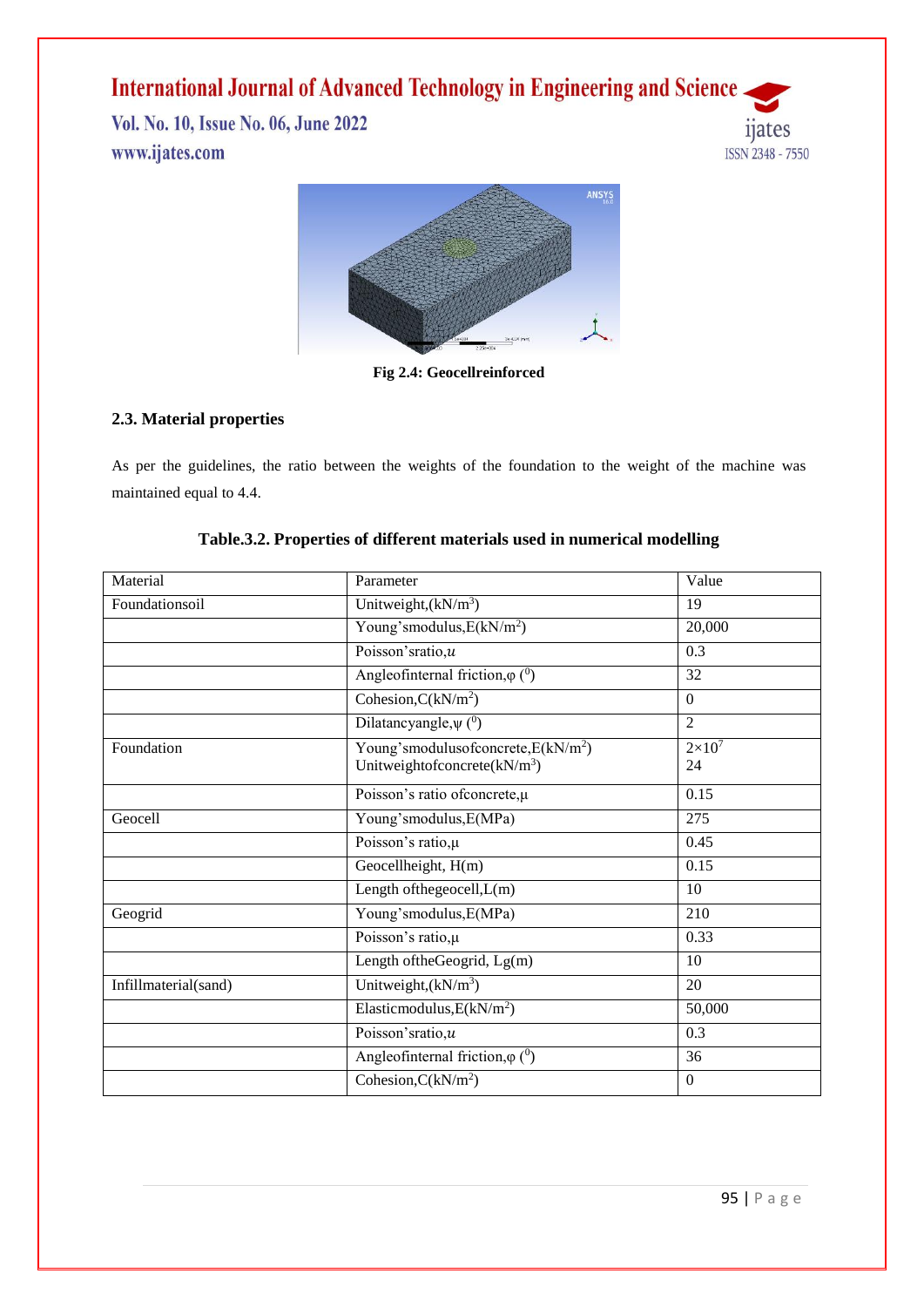# **3. ANALYSIS**

Under dynamic excitation, severe disruption was seen in unreinforced soil. Heave formation was also seen near the ground surface. The creation of heave was caused by the unreinforced soil's lack of shear strength. Heave was significantly reduced in the case of the Geogrid.

# **Unreinforced**



**Fig.3.1. Total deformation**

The settlement findings are shown in the figure above, with settlement increasing mode by mode when pressures are applied. A centre of foundation has a most settling.

# **Geogrid**



**Fig.3.2. Geogrid reinforced soil with 0.025 B**

The figure above depicts the settlement outcomes in Geogrid reinforced soil with 0.025 B, with settlement increasing mode by mode by applying pressure. Maximum distortion is visible in the final mode.

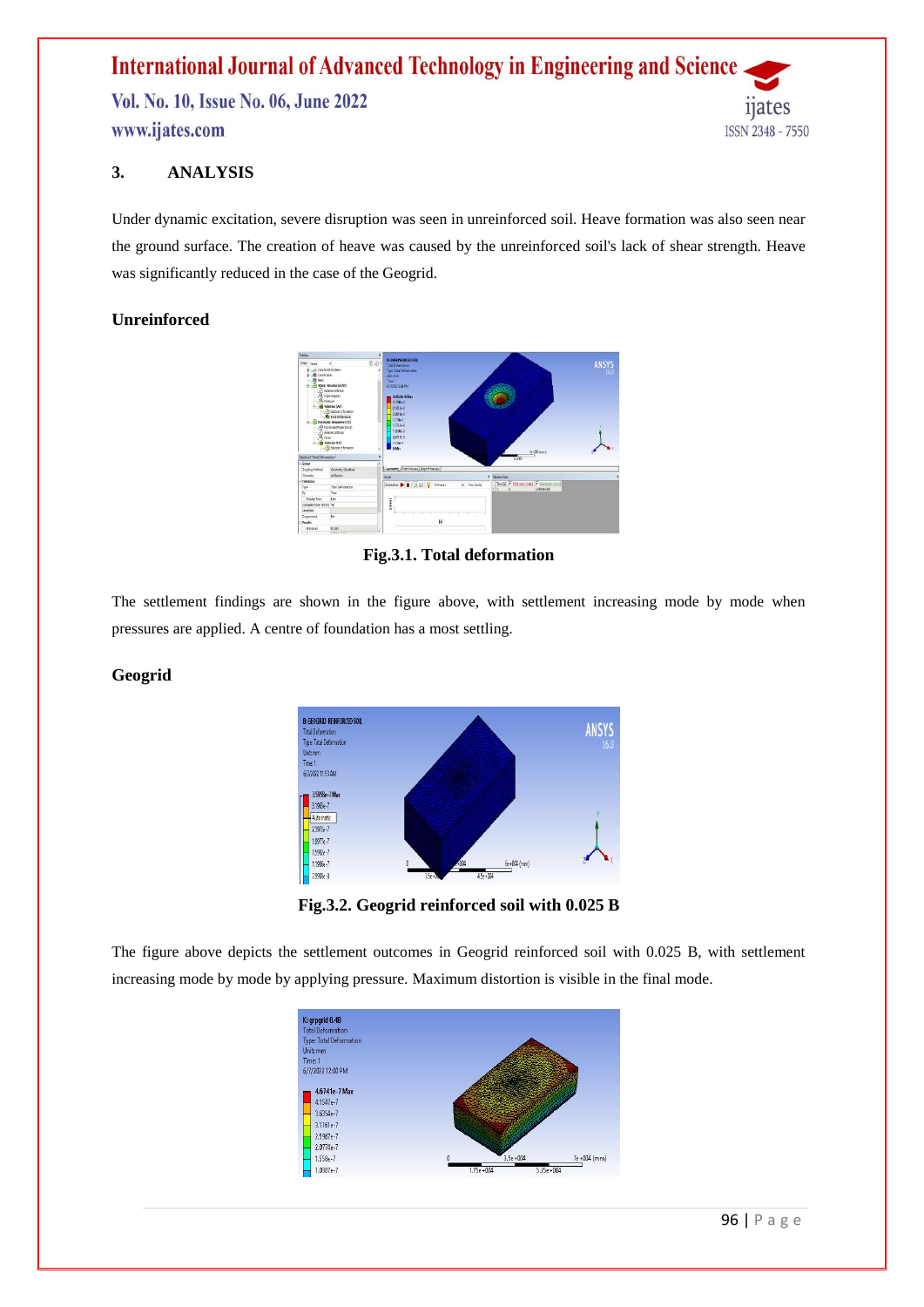# **Fig.3.3. Geogrid reinforced soil with 0.04 B**

The figure above depicts the settlement results in Geogrid reinforced soil with 0.04B, with settlement increasing mode by mode by applying pressure. Maximum distortion may be noticed in the model's final corner.



**Fig.3.4. Geogrid reinforced soil with 0.05 B**

Above fig shows the settlement results in Geogrid reinforced soil with 0.05B, in these settlement increases mode by mode applying pressure. Maximum deformation seen at the last corner of the model.



**Fig.3.5. Geogrid reinforced soil with 0.06 B**

The figure above depicts the settlement results in Geogrid reinforced soil with 0.06B, with settlement increasing mode by mode by applying pressure. Maximum distortion may be noticed in the model's final corner.



**Fig.3.6. Geocell reinforced soil with 0.01 B**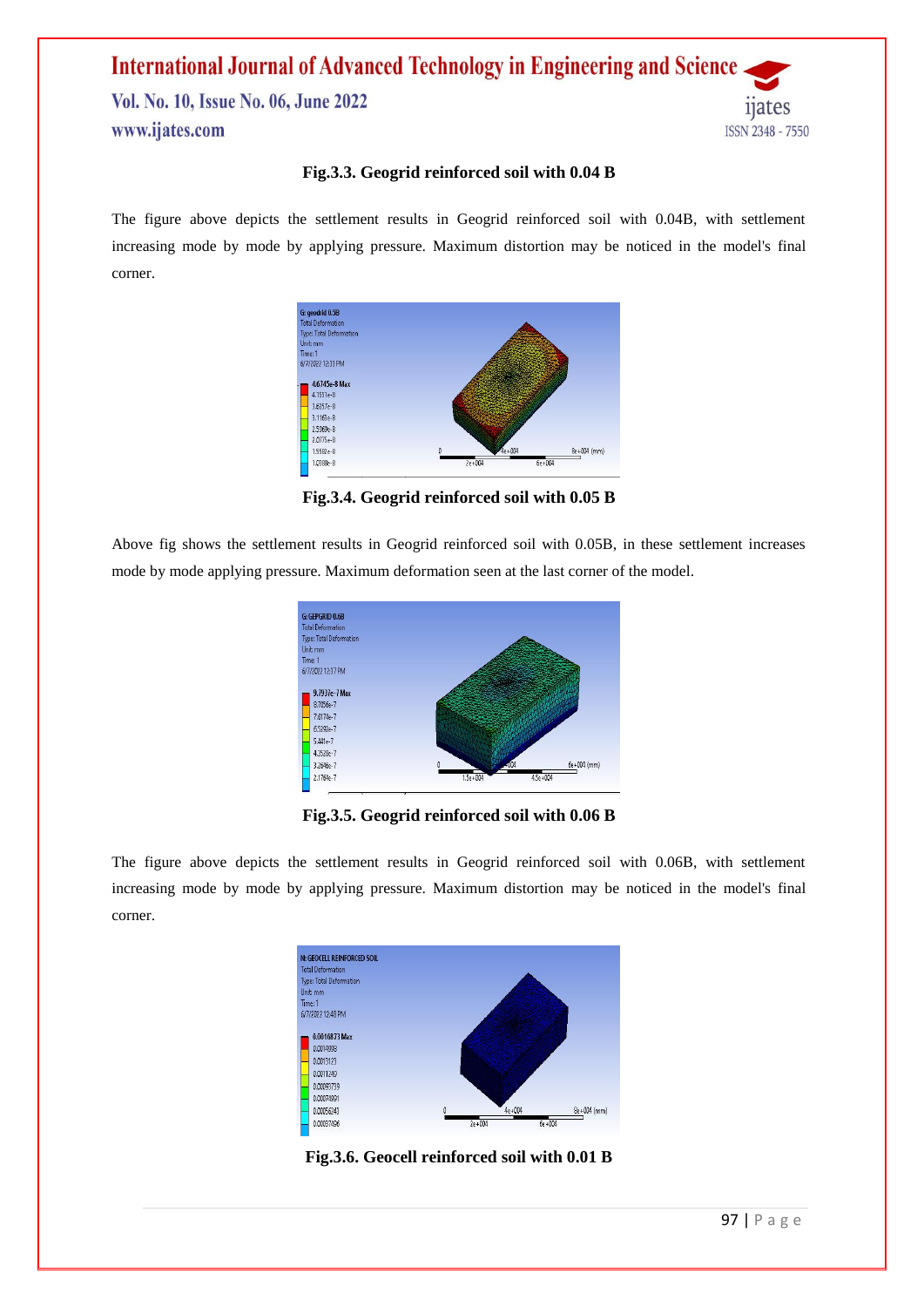Above fig shows the settlement results in Geocell reinforced soil with 0.01B, in these settlement increases mode by mode applying pressure. Maximum deformation seen at the last mode of the model.



**Fig.3.7. Geocell reinforced soil with 0.025B**

Above fig shows the settlement results in Geocell reinforced soil with 0.025B, in these settlement increases mode by mode applying pressure. Maximum deformation seen at the last corner of the model.



**Fig.3.8. Geocell reinforced soil with 0.05 B**

The figure above depicts the settlement results in Geocell reinforced soil with 0.05B, with settlement increasing mode by mode by applying pressure. Maximum distortion may be noticed in the model's final corner.



**Fig.3.9. Geocell reinforced soil with 0.1 B**

The figure above depicts the settlement results in Geocell reinforced soil with 0.1B, with settlement increasing mode by mode by applying pressure. Maximum distortion may be noticed in the model's final corner.

# **4. RESULTS**

A modest decrease in settlement was discovered in the presence of Geogrid at its optimal position. The presence of Geogrid modifies the tensile strength may explain why the settlement is reduced.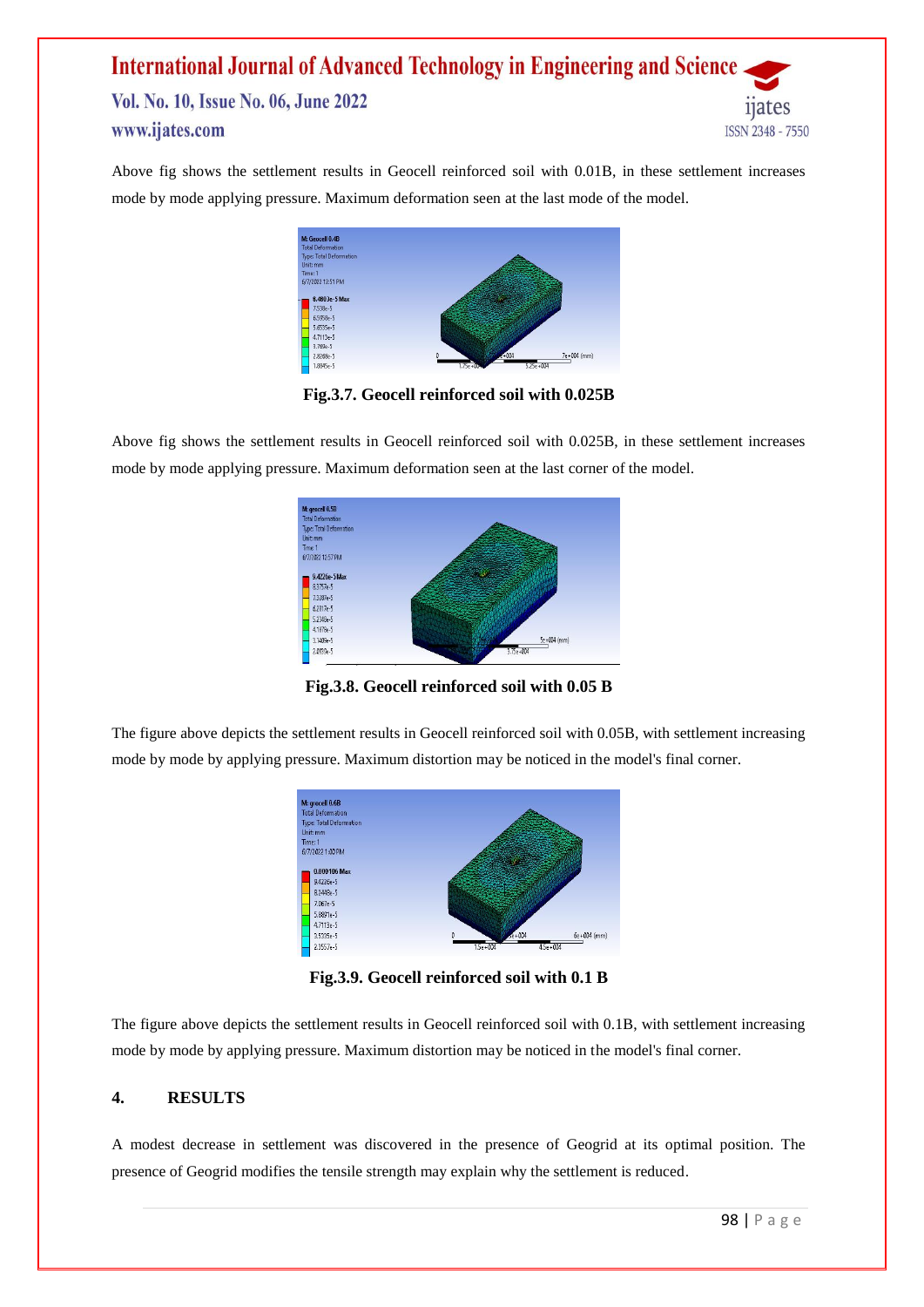# **International Journal of Advanced Technology in Engineering and Science**

Vol. No. 10, Issue No. 06, June 2022 www.ijates.com



**Graph.4.1. Pressure vs Settlement for Unreinforced**

Above graph shows the results for Unreinforced pressure vs settlement. Maximum settlement shows at pressure 250 kPa to 280 kPa is 43mm.



**Graph.4.2. Pressure vs Settlement for Geogrid**

Above graph shows the results for Geogrid pressure vs settlement. Maximum settlement shows at pressure 800 kPa.



**Graph.4.3. Comparison of Pressure Vs Settlement for Geogrid&Geocell**

*nates* 

**ISSN 2348 - 7550**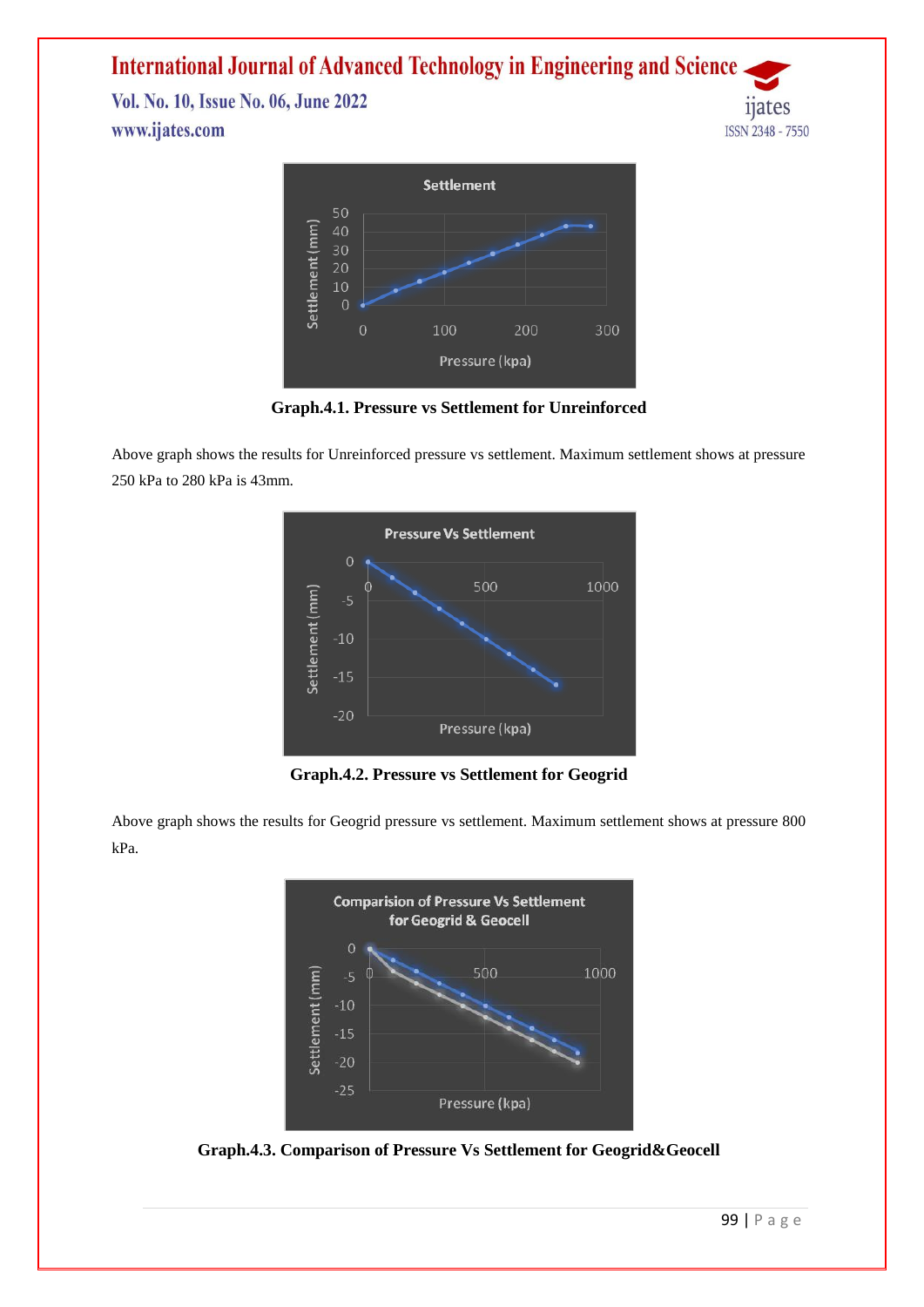Above graph shows the results for Comparison of Pressure Vs Settlement for Geogrid&Geocell. Maximum settlement shows in between pressure 800 kPa to 1000 kPa.



**Graph.4.4. Pressure vs Settlement for geocell**

Above graph shows the results for Geocell pressure vs settlement. Maximum settlement shows at pressure 900 kPa.

# **5. CONCLUSION**

A primary finding of the study on settlement behaviour for a soft subgrade reinforced by a Geogrid and a geocell are as follows:

The simulated settlement matched the field monitoring data well, showing that the created model and settings were appropriate.

By this investigation, a settling for a geosynthetic reinforced soils mass supporting a machine foundation was numerically examined utilized a finite elements software ANSYS. The geocell outperformed the unreinforced and Geogrid scenarios when subjected to dynamic excitation. The tensile strength & modulus of elasticity to the reinforcement are critical in increasing the soil's bearing capacity up to a particular degree. Increasing the modulus of elasticity of the reinforcing material beyond this point almost never enhances the soil's bearing capacity. The medium Geocell is regarded as the most effective reinforcing material. Reduce the spacing between a reinforcing layers for improve a carrying capacity on the reinforced soils. Inside the effective reinforced zone, the recommended spacing between reinforcing layers is nearly half the width of a footing, i.e. four layers on reinforcing material.

An optimal geocell placement was found to be 0.025B from the ground surface, which is twice as far as the unreinforced condition. Furthermore, the addition of a geocell increased the settling of the foundation soil system, with maximum settlement occurring at higher pressures than the Geogrid. The densification for foundation soil with in a presence of a geocell improved subgrade damping.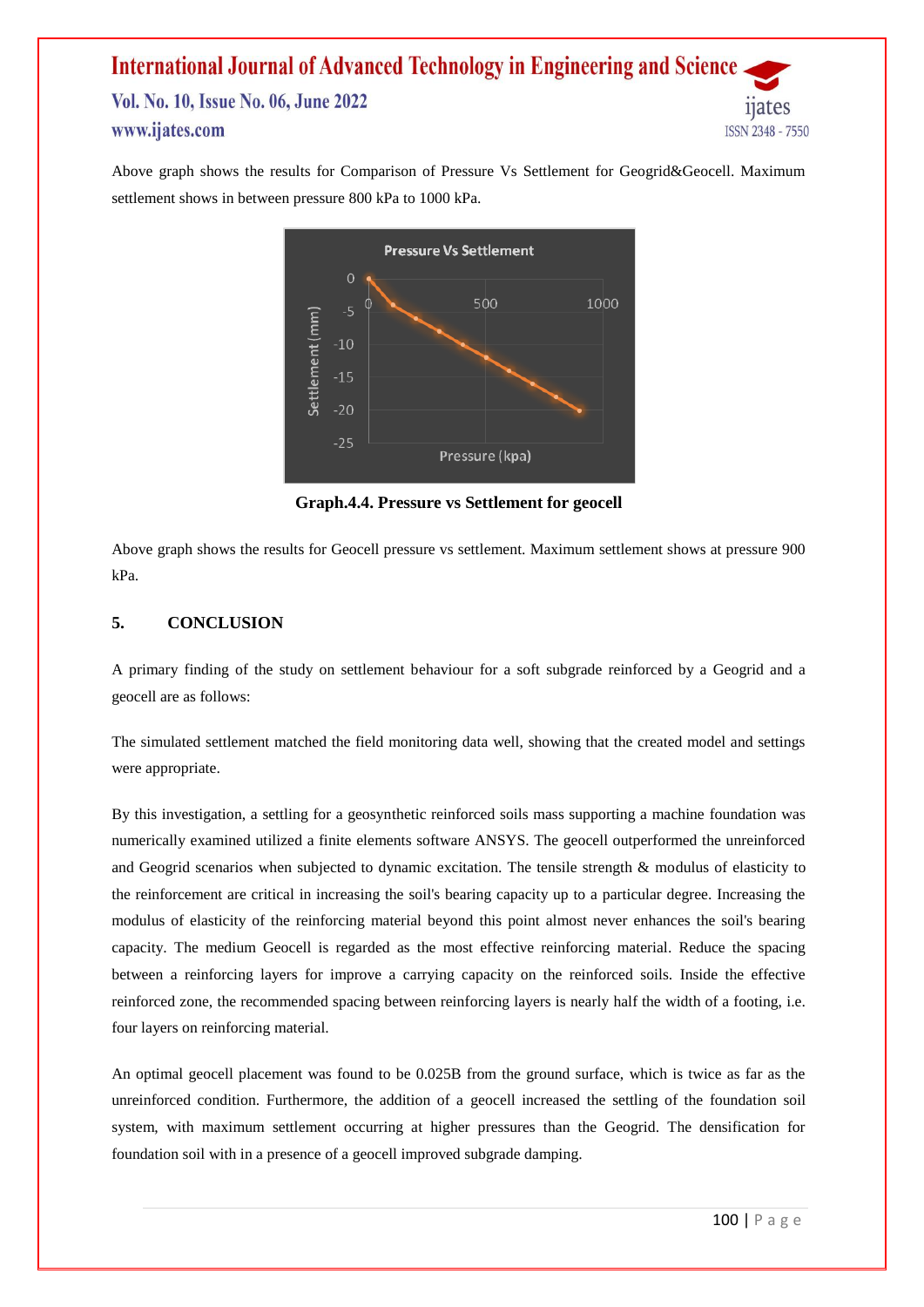The settlement of Geocell is decreased by 53.48% and similar soil bearing capacity is increased by geocell 217 % for current problem statement at a distance of 0.025B

The current study established the use of geocell in supporting machine foundations along these lines. The study only employed one kind of foundation soil. As a result, the given results are only applicable to a limited number of scenarios.

### **REFERENCES**

1. Hegde, A., &Sitharam, T. G. (2013). Experimental and numerical studies on footings supported on geocell reinforced sand and clay beds. International Journal of Geotechnical Engineering, 7(4), 346–354. https://doi.org/10.1179/1938636213Z.00000000043

2. Damian, M., Millen, L., Pampanin, S., &Cubrinovski, M. (2011). a Design Framework for Soil-Foundation-Structure Interaction. 1–3.

3. Jeremic, B., Kunnath, S., & Larson, L. (2004). Soil–Foundation–Structure Interaction Effects in Seismic Behavior of Bridges. 13th World Conference on Earthquake Engineering, 294, 1–11. http://www.iitk.ac.in/nicee/wcee/article/13\_294.pdf

4. Al-hussaini, T. M. (2020). SOIL-FOUNDATION-STRUCTURE INTERACTION ANALYSIS. January 2019.

5. Panigrahi, B., & Pradhan, P. K. (2019). Improvement of bearing capacity of soil by using natural geotextile. International Journal of Geo-Engineering, 10(1). https://doi.org/10.1186/s40703-019-0105-7

6. Munawir, A. (2020). Bearing capacity improvement of shallow foundation on multilayered Geogrid reinforced sand. International Journal of GEOMATE, 18(69), 216–223. https://doi.org/10.21660/2020.69.29454

7. Hegde, A., &Sitharam, T. G. (2015). Experimental and Analytical Studies on Soft Clay Beds Reinforced with Bamboo Cells and Geocell. International Journal of Geosynthetics and Ground Engineering, 1(2), 1–11. https://doi.org/10.1007/s40891-015-0015-5

8. Venkateswarlu, H., &Hegde, A. (2018). Numerical analysis of machine foundation resting on the geocell reinforced soil beds. Geotechnical Engineering, 49(4), 55–62.

9. Ahmad, H., &Mahboubi, A. (2021). Effect of the interfacial shearing stress of soil–Geogrid interaction on the bearing capacity of Geogrid-reinforced sand. Innovative Infrastructure Solutions, 6(2). https://doi.org/10.1007/s41062-020-00430-8